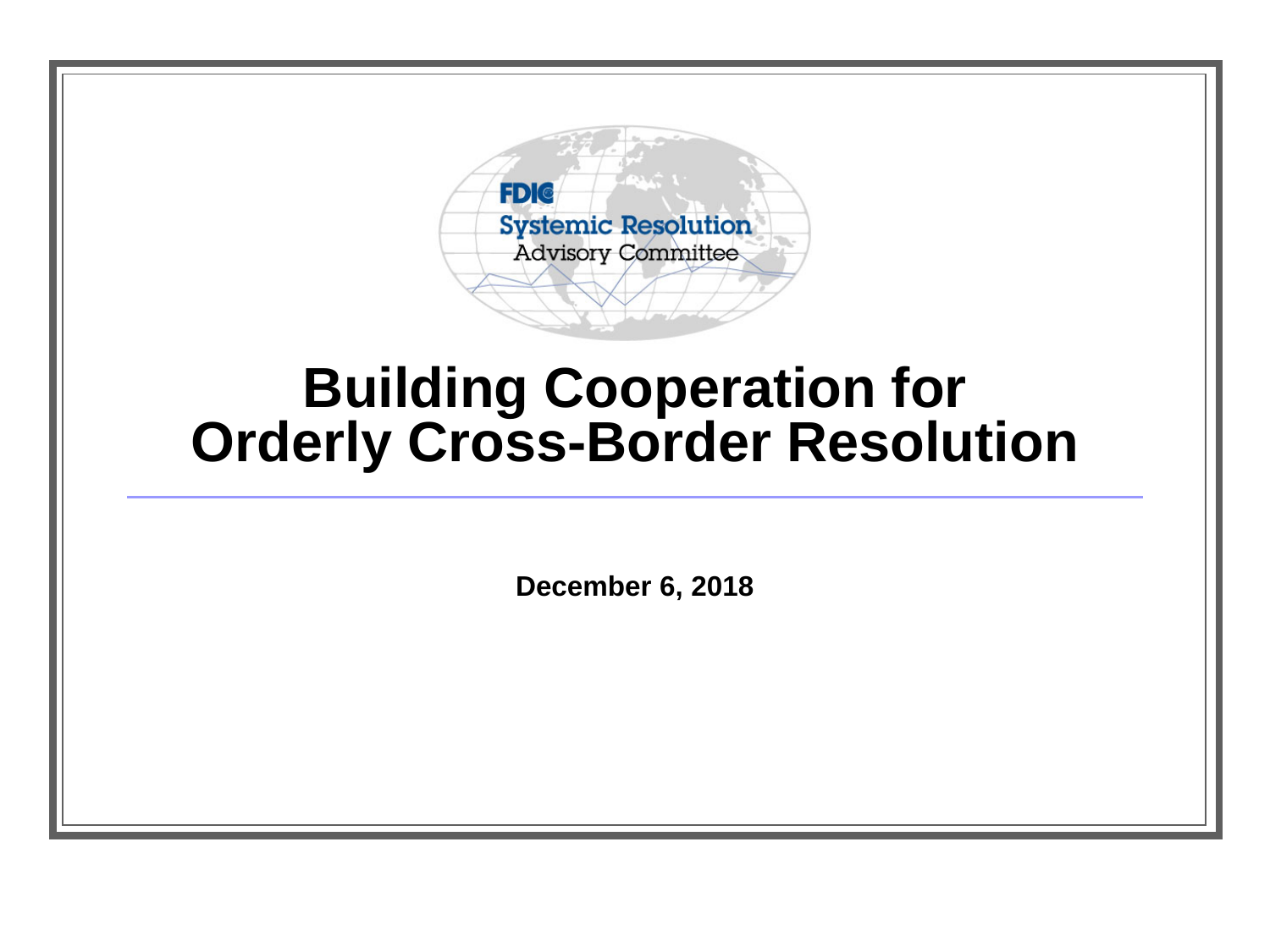# **Key Message**

- **Resolution preparedness for global financial institutions needs international cooperation.** 
	- Outreach is multifaceted (institution-specific, bilateral and multilateral).
	- Home and host authorities need to have confidence in official processes as well as the firms' processes and capabilities.
	- Information sharing through formal arrangements supports mutual trust.
	- **Transparency and mutual understanding of resolution planning will** serve as a stabilizing force in times of stress.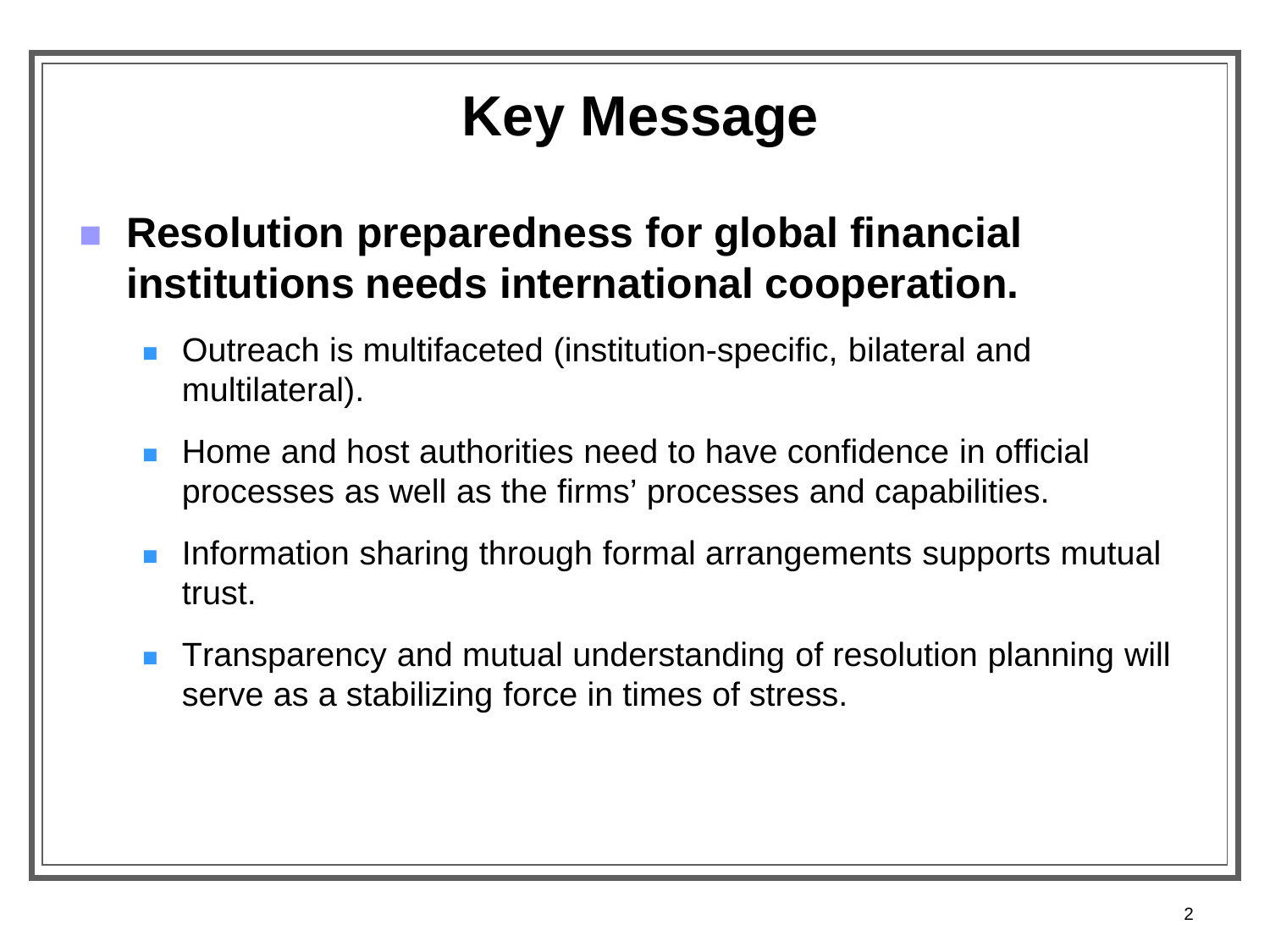## **Building Cooperation: International Engagement**

| <b>Institution-Specific</b> | Crisis Management Groups (CMGs)<br>○ Cooperation Agreements (CoAgs)<br><b>Institution-Specific Strategic Plans</b><br>$\blacksquare$                                                                                                            |
|-----------------------------|-------------------------------------------------------------------------------------------------------------------------------------------------------------------------------------------------------------------------------------------------|
| <b>Bilateral</b>            | FDIC-European Commission (EC) Working Group<br>U.S.-European Union (EU) Financial Regulatory Forum<br><b>U.S.-UK Financial Regulatory Working Group</b><br><b>The State</b>                                                                     |
| <b>Multilateral</b>         | <b>Trilateral Principal Level Exercise (TPLE)</b><br><b>Financial Stability Board (FSB)</b><br><b>CONTRACTOR</b><br><b>Resolution Steering Group (ReSG)</b><br>$\circ$<br><b>Effects of Reform Review</b><br><b>International Monetary Fund</b> |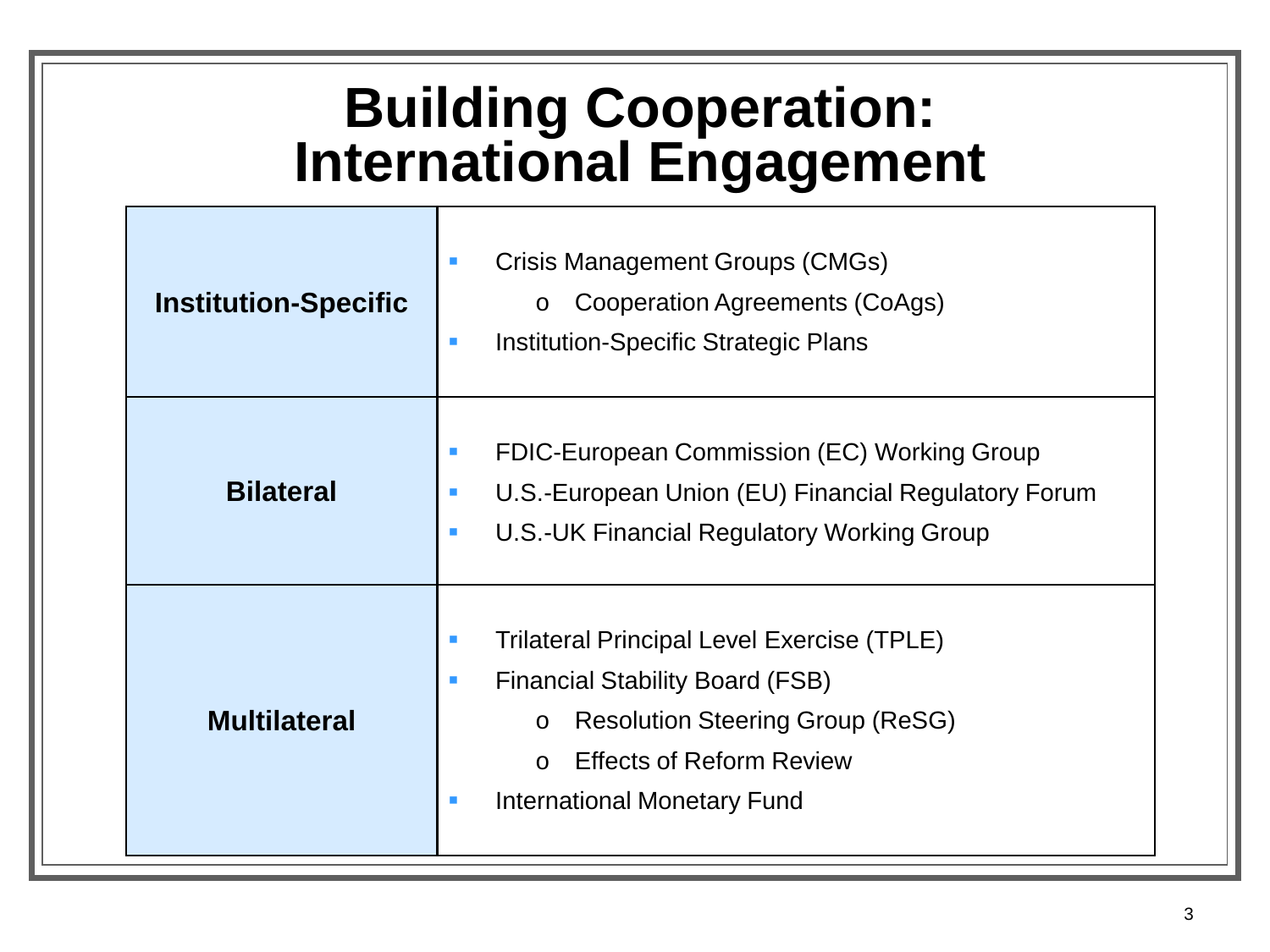## **Building Cooperation: Strategy, Resources & Information**

- **Understanding home resolution strategies and** firms' resources and capabilities increases hosts' confidence to cooperate.
- Sharing information supports home-host cooperation.

 $\Rightarrow$  Reducing likelihood of ring-fencing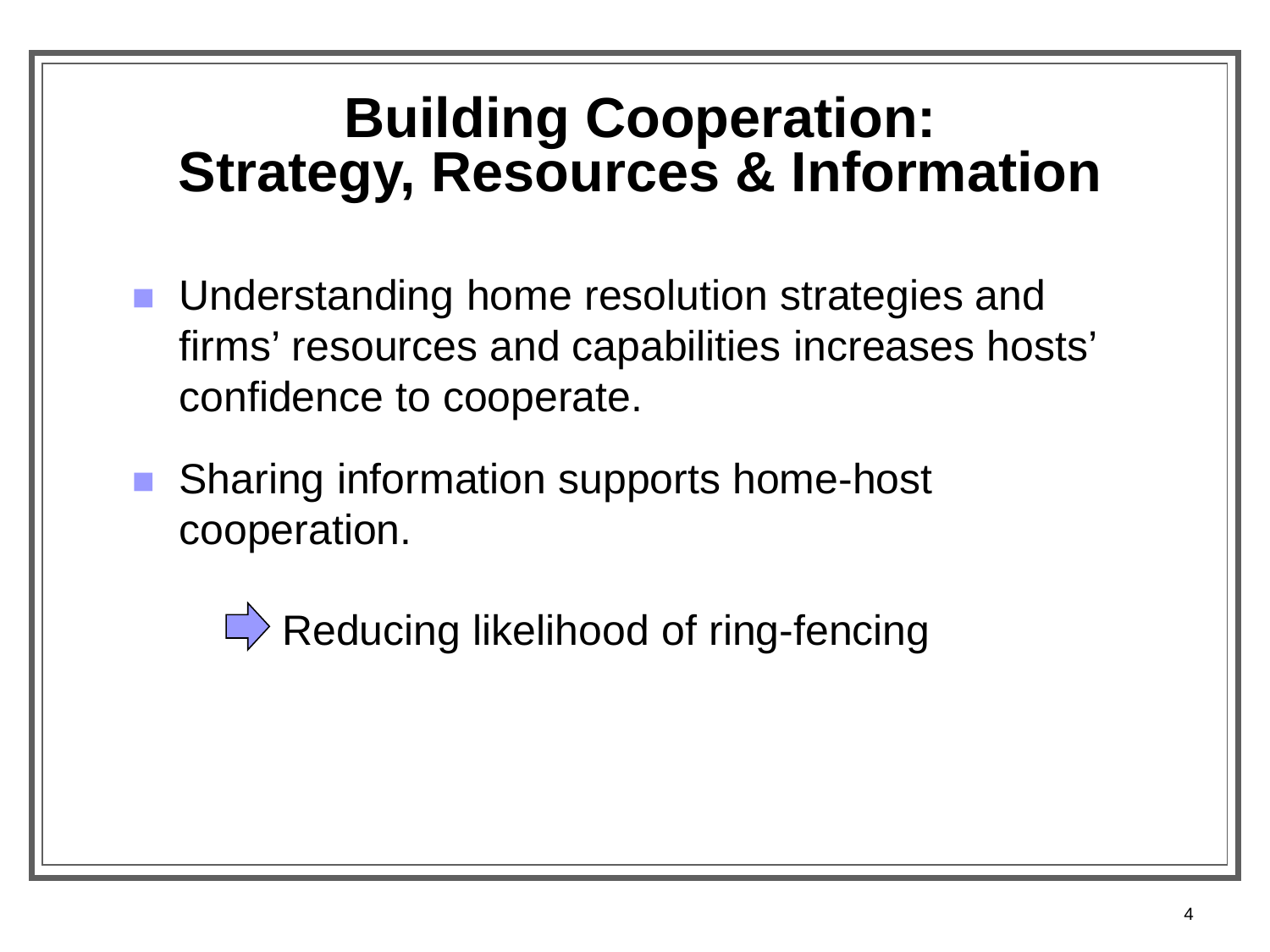#### **Building Cooperation: Balancing Resources Cross-Border**

"To enable cooperation and avoid a destabilizing seizure of assets by host regulators, I would submit that all jurisdictions must find a balance of *flexibility* for the parent bank and *certainty* for local stakeholders. Flexibility, or the ability to allocate capital and liquidity to different parts of the group on an as-needed basis, helps to meet unexpected demands on resources and reduces the risk of misallocation and inefficient use of resources. Certainty, or the local prepositioning of capital and liquidity to ensure a firm can satisfy local claimants under stressful conditions, helps to promote cooperation in the context of a cross-border resolution and avoid incentives for more drastic action by host authorities."

Source: Quarles, Randal K, Vice Chairman for Supervision of the Board of Governors of the Federal Reserve System. *"*Trust Everyone--But Brand Your Cattle: Finding the Right Balance in Cross-Border Resolution." Remarks at the Harvard Law School Program on International Financial Systems. Cambridge, Massachusetts. May 16, 2018.